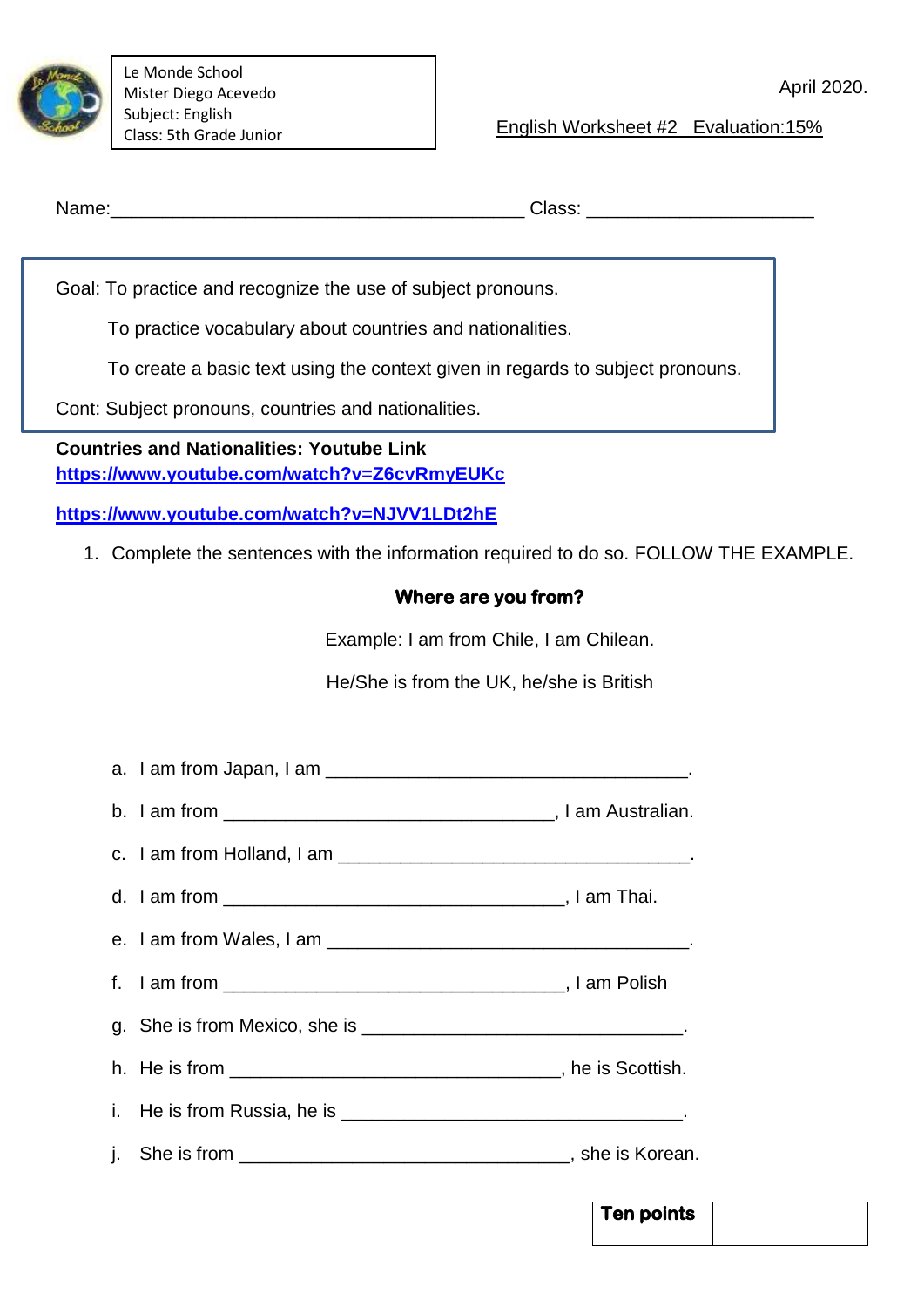## **Subject pronouns Youtube Link:<https://www.youtube.com/watch?v=i296bT8y2S4>**

**<https://www.youtube.com/watch?v=IvUVRtJBsYQ>**

2. Read and match the sentences in order to have the same meaning.

|                                  | 1. Sandra and Jessie are<br>students |    | a. They are basketball<br>players. |
|----------------------------------|--------------------------------------|----|------------------------------------|
|                                  | 2. My brothers are good              |    | b. We are good friends.            |
|                                  | engineers.                           |    |                                    |
|                                  | 3. Tommy and I are good              |    | c. It is a very crowded city.      |
|                                  | friends.                             |    |                                    |
|                                  | 4. My laptop is on the desk.         |    | d. She isn't an air hostess.       |
|                                  | 5. Caroline is my sister.            |    | e. He is an English teacher.       |
|                                  | 6. Istanbul is a very crowded        | f. | They are students.                 |
|                                  | city.                                |    |                                    |
|                                  | 7. Mrs. Daniela isn't an air         |    | g. They are good engineers.        |
|                                  | hostess                              |    |                                    |
|                                  | 8. Tony and Timothy are              |    | h. It is on the desk.              |
|                                  | basketball players.                  |    |                                    |
|                                  | 9. Richie is an English teacher.     | i. | It looks very friendly.            |
| 10. The cat looks very friendly. |                                      |    | j. She is my sister.               |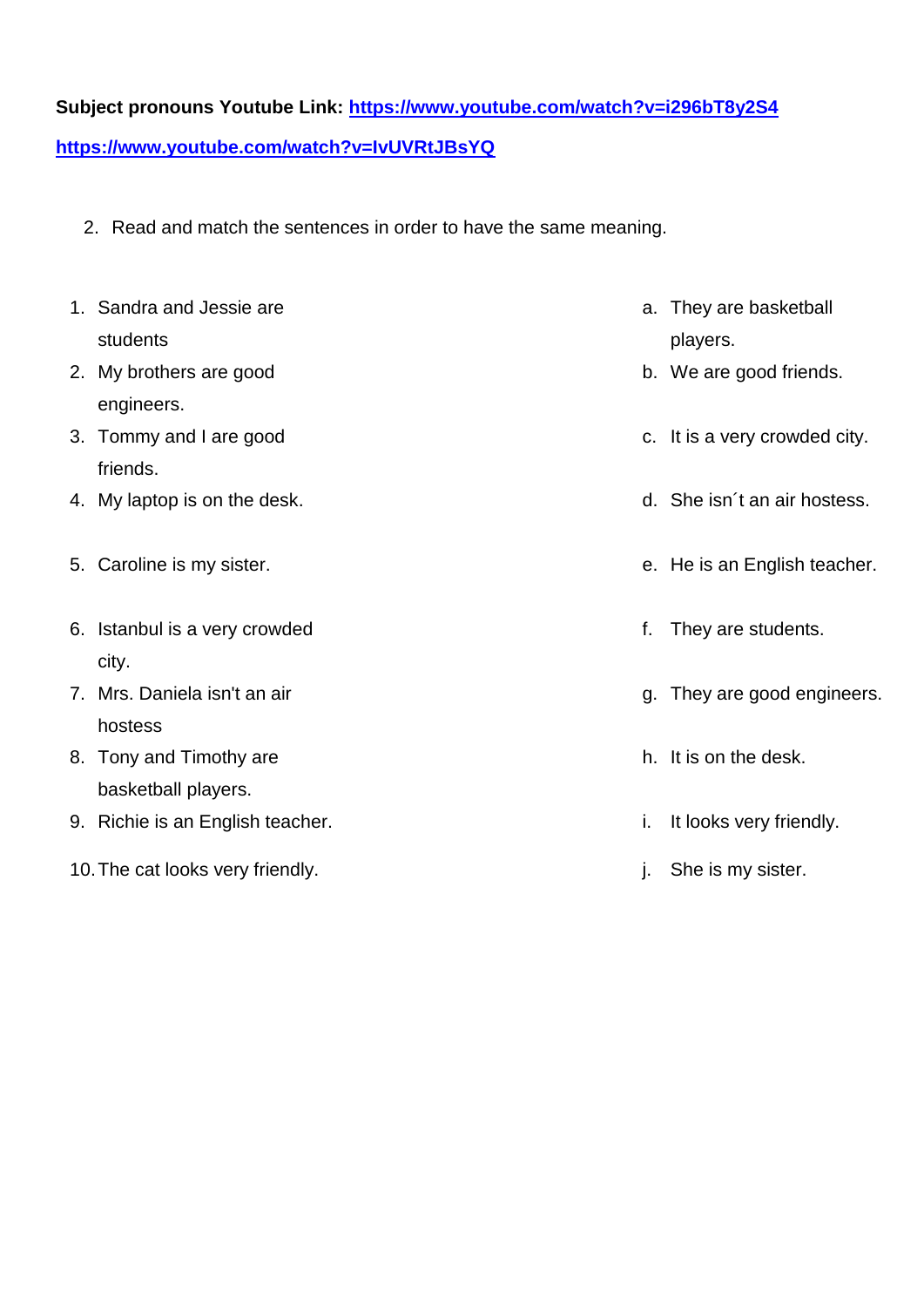3. Writing task. For this part you will have a rubric in order to evaluate your work, you will find it below this. The idea of this task is to write about yourself using SUBJECT PRONOUNS AND NATIONALITIES.

First: read the following paragraph about Sara.

| Hello!                                                                                      |  |  |  |  |
|---------------------------------------------------------------------------------------------|--|--|--|--|
| My name is Sara, and I am from Australia, so, I am Australian. I'm 11 years old and I live  |  |  |  |  |
| in Sidney with my family. My family includes my mom, she is kind and hard worker. My dad is |  |  |  |  |
| awesome too. My brother is called Peter, he is funny.                                       |  |  |  |  |
| Best regards, Sara.                                                                         |  |  |  |  |

Second: using the story of Sara, create your own text using the structure from the previous text.

| Hello! |                                                                                     |  |
|--------|-------------------------------------------------------------------------------------|--|
|        | My name is ________________________________, and I am from ______________, so, I am |  |
|        |                                                                                     |  |
|        |                                                                                     |  |
|        |                                                                                     |  |
|        |                                                                                     |  |